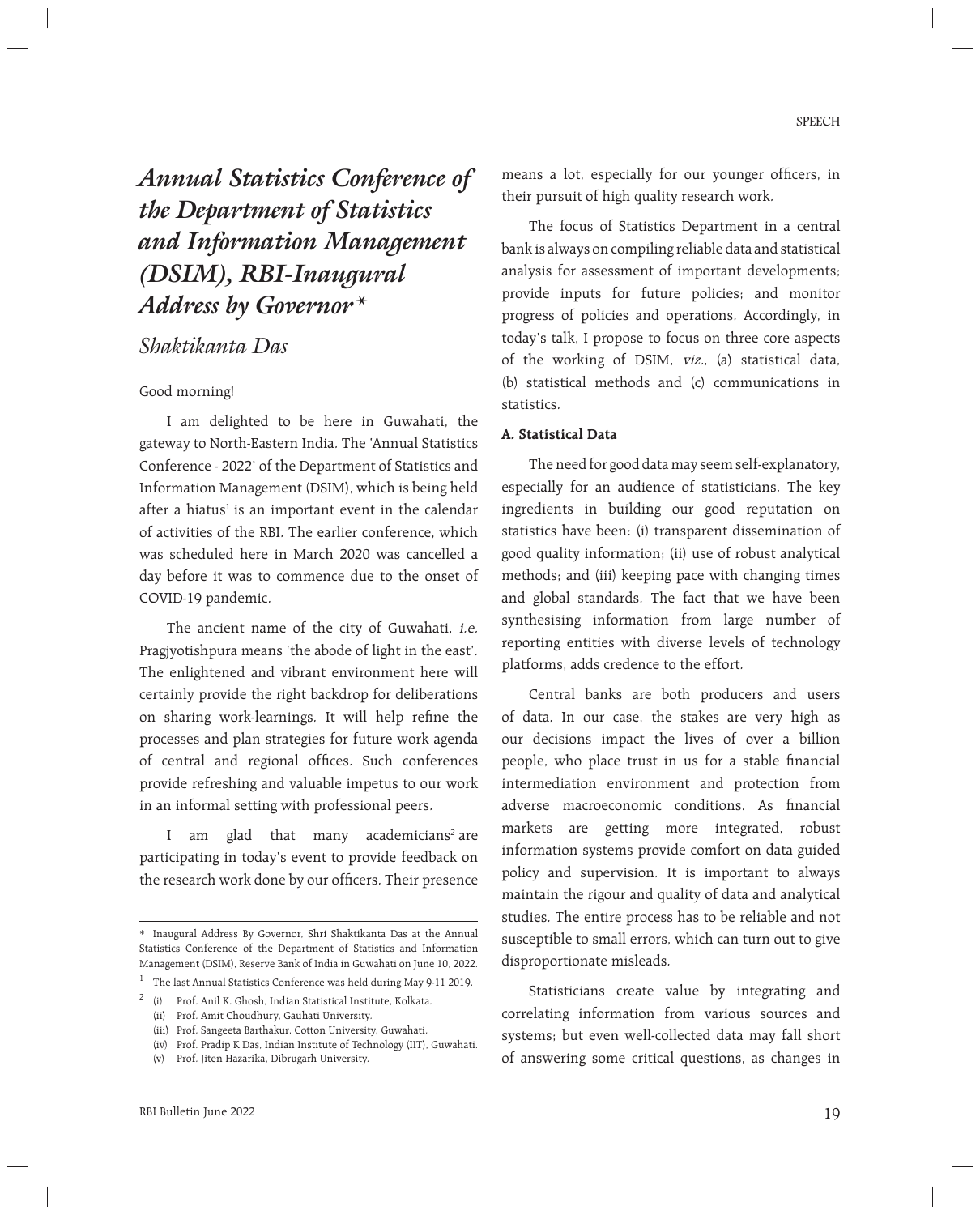Inaugural Address by Governor

context often pose new challenges. For example, the global financial crisis (GFC) of 2008 showed in a hard way the importance of better coverage and granularity of data especially on (a) build up of risk in the financial sector; (b) cross-border spillover; and (c) vulnerability of domestic economies to shocks. These aspects were later addressed through the G-20 Data Gap Initiative.

 Compilation of statistics requires cooperation from reporting agencies and other respondents. There is need for constant feedback loop between producers and users of data. In our case, while regulatory powers guarantee unhindered cooperation from regulated entities, our goodwill also ensures cooperation from others, for example, in the case of our enterprises and households surveys.

 The COVID-19 pandemic shock highlighted the need to go beyond the standard offering for assessment of macroeconomic conditions. Critical official statistics faced disruptions in compilation. Even regular macroeconomic statistics at times pose unique challenges as they often cease to reflect economic dynamics.

Accordingly, newer data sources<sup>3</sup> that have higher frequency than the traditional macro statistics are now used to assess movements in critical variables, such as, consumption and production. There is a need to augment the array of alternative statistics, to complement the regular aggregates. The unconventional data sources, and even micro voluminous data collected as part of traditional statistical systems - falling under the general ambit of Big data, has gained traction. We are past the stage of asking "if or whether we should use" to "how efficiently and effectively we can use" them.

 I would like to suggest to our statistics teams to make a detailed assessment of the quality of such highfrequency indicators as advance signals of economic activity.

 A recent Bank for International Settlements(BIS) study highlights the impact of the pandemic on official statistics globally. In this context, I am glad to note that the Reserve Bank's past investment in technology for information management and handholding of bankers stood in good stead during the pandemic period and (i) supported the 'work from home (WFH)' set up within the Bank; and (ii) provided continuity of information flow for public dissemination even during the lockdown periods.

 In our pursuit of transparency of statistics and research, it is better to demonstrate trustworthiness by (i) making more data easily available; (ii) remain transparent about compilation and caveats; and (iii) ensure that our data remain credible on statistical criteria of consistency, coverage, quality and timeliness. At the same time, we acknowledge the extremely valuable guidance received from external experts in our data collection and compilation exercises. We will continue to seek their support and guidance in our professional endeavours.

## **B. Statistical Methods**

 Research inputs provide the essential base for policymaking. As you are aware, a substantial portion of RBI's research is placed in the public domain. I often rely on our internal research work in decision making and my public interactions. Our researchers have stepped up enquiries and analysis into the structural changes taking shape during the pandemic. This meant frequent revisits and refinements in forecast and nowcast models to derive the short-term outlook on macro financial and economic aggregates. Officers of the Department of Statistics and Information Management (DSIM) should delve deeper in their respective domains and constantly strive to compete with the best in the world.

 Central banks have not exactly been at the forefront of the Big Data revolution, which has brought us tools and techniques for rapid processing, but the

 $3$  For example: internet searches, mobility trends.